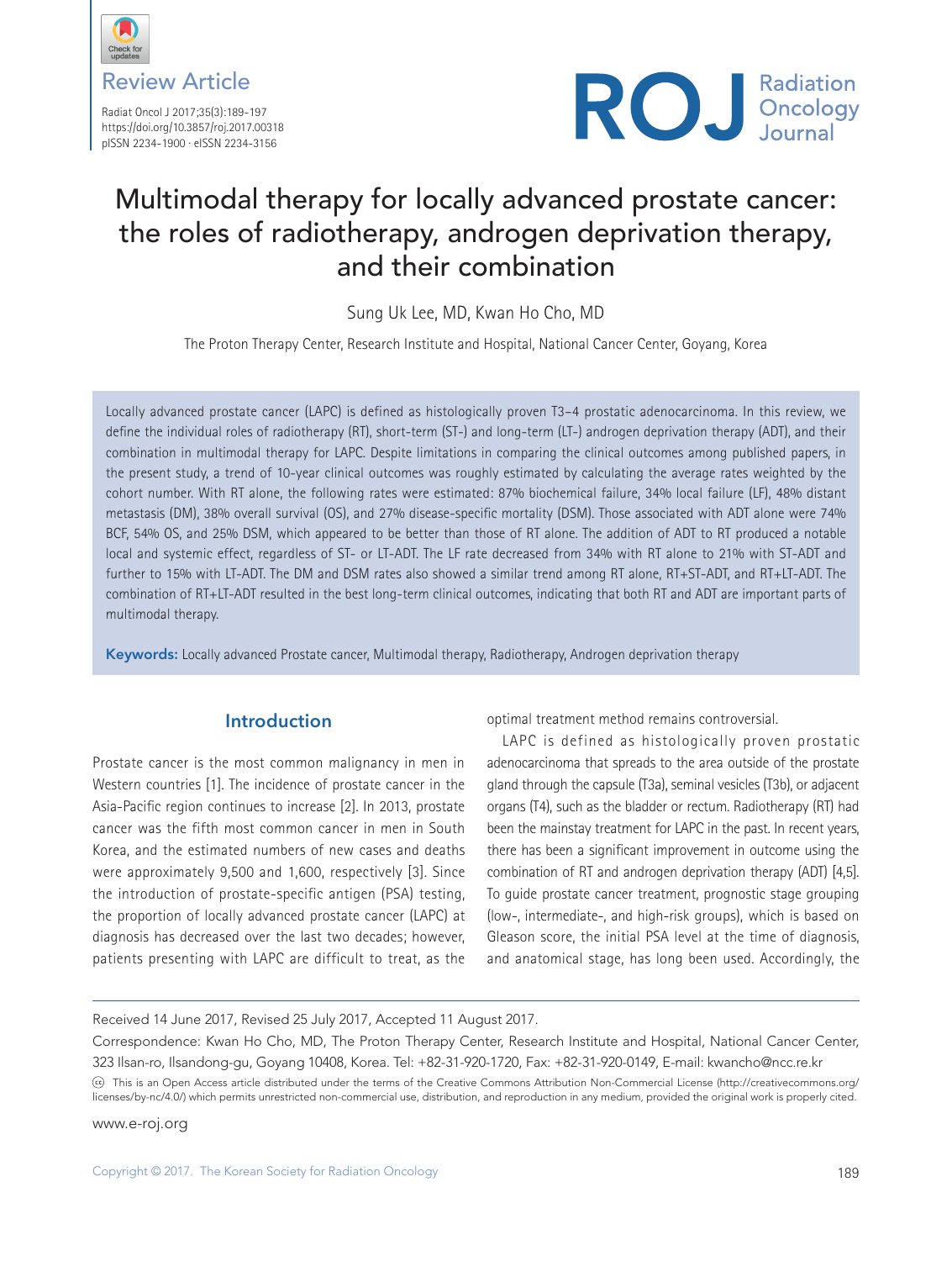recommended treatment and outcome report have been based on the risk group rather than the anatomical stage. Therefore, it is very difficult to determine the impact of disease extent based on anatomical stage. In this review, we define the individual roles of RT alone or its combination with short-term ADT (ST-ADT) or long-term ADT (LT-ADT), which have been used in non-surgical multimodal therapy for T3–4 LAPC.

## **Literature Search Criteria**

A systematic review of studies retrieved from PubMed and MEDLINE published from February 2000 to February 2017 was performed. The search terms included 'locally advanced prostate cancer' or 'T3 prostate cancer' for reports published in English. The inclusion criteria were as follows: either randomized or non-randomized, the cohort with cT3–4 disease was greater than 50% of the study population, and long-term outcome results of 10 years or longer.

## **Radiotherapy alone in the Management of LAPC**

The long-term clinical outcomes of RT alone for patients with LAPC were available in three randomized controlled trials, in which the original purpose of the trial was to compare RT alone with RT+ADT in an unfavorable group of patients [4-10] (Table 1). Radiation Therapy Oncology Group protocol 8531 (RTOG 8531) [4,6,7] was designed to compare RT alone with RT+lifelong adjuvant androgen suppression (using goserelin) in an unfavorable group of patients with prostate cancer. Patients eligible for RTOG 8531 were those with a palpable primary tumor extending beyond the prostate (Clinical Stage T3) or those with regional lymphatic involvement (26%). Patients who had undergone prostatectomy were also eligible if penetration through the prostatic capsule to the margin of resection was observed and/or for those with seminal vesicle involvement, which accounted for 14% of the cohort. Goserelin was permitted at relapse for those treated with RT alone. RTOG 8610 [8,9] tested the hypothesis that ST-ADT for 4 months before and during radiotherapy for LAPC may, by reducing the tumor bulk and enhancing the killing of tumor cells, improve locoregional control and ultimately survival compared with RT alone. Eligible patients were those with bulky tumors (T2–T4) with or without pelvic lymph node involvement and without evidence of distant metastasis. Bulky disease  $(>=25$  cm<sup>2</sup>) was excluded for RTOG 8531 [4], but was included for RTOG 8610 [8,9]. The European Organization

for Research and Treatment of Cancer (EORTC) 22863 [5,10] performed a randomized phase 3 trial assessing the benefits of LT-ADT for 36 months with a luteinizing hormone-releasing hormone (LHRH) agonist compared with RT in patients with a higher risk of metastases. Eligible patients were younger than 80 years and had newly diagnosed, histologically proven T1–2 prostatic adenocarcinoma with World Health Organization (WHO) histological grade 3 (10%) or T3–4 prostatic adenocarcinoma of any histological grade (90%), and WHO performance status of 0-2. In these three trials, more than 900 patients received RT alone and more than 70% of these patients had T3–4 disease. The median ages were 70–71 years. The RT doses applied to the prostate target ranged from 65 to 70 Gy. The presence of nodal disease varied from 3% (EORTC 22863) to 26% (RTOG 8531). RTOG 8531 defined biochemical failure (BCF) as a case of PSA  $\geq$  1.5 ng/mL, which is slightly stricter than that defined by RTOG 8610 (PSA  $\geq$  2.0 ng/mL). EORTC 22863 did not report the rate of BCF. The 10 year long-term clinical outcomes after RT alone in these trials were reported as 80%–91% BCF, 24%–38% local failure (LF), 39%–70% distant metastasis (DM), 34%–40% overall survival (OS), and 22%–36% disease-specific mortality (DSM). BCF was more frequently observed in RTOG 8531 trials than in RTOG 8610 trials, which could be due to the different definitions of BCF and more patients with nodal disease being included in the RTOG 8531 study. The DM rates varied widely; however, the OS and DSM rates were relatively consistent among studies, ranging from 22% to 36%.

Regarding radiation-induced toxicity, acute grade 3 toxicity was reported in 4% of patients who received RT alone in RTOG 8531 [4], and late grade 3 toxicities were reported in 8% of patients [8,9].

## **ADT alone in the Management of LAPC**

The major benefit of ADT is likely related to the control of occult micrometastases, with some benefits related to delayed progression of local disease at the prostate [11]. Lifelong ADT consisting of either bilateral orchiectomy or LHRH agonists can continue until disease progression or death. The long-term results after ADT alone for patients with LAPC were available in two randomized controlled trials [12-14] (Table 2). In the National Cancer Institute of Canada Clinical Trial Group (NCIC CTG) and Medical Research Council (MRC) trial [12,13], 1,205 patients were randomly assigned (602 in the ADT alone group and 603 in the RT+LT-ADT group). Eligible patients were those with locally advanced (cT3 or T4) prostate cancer ( $n = 1,057$ )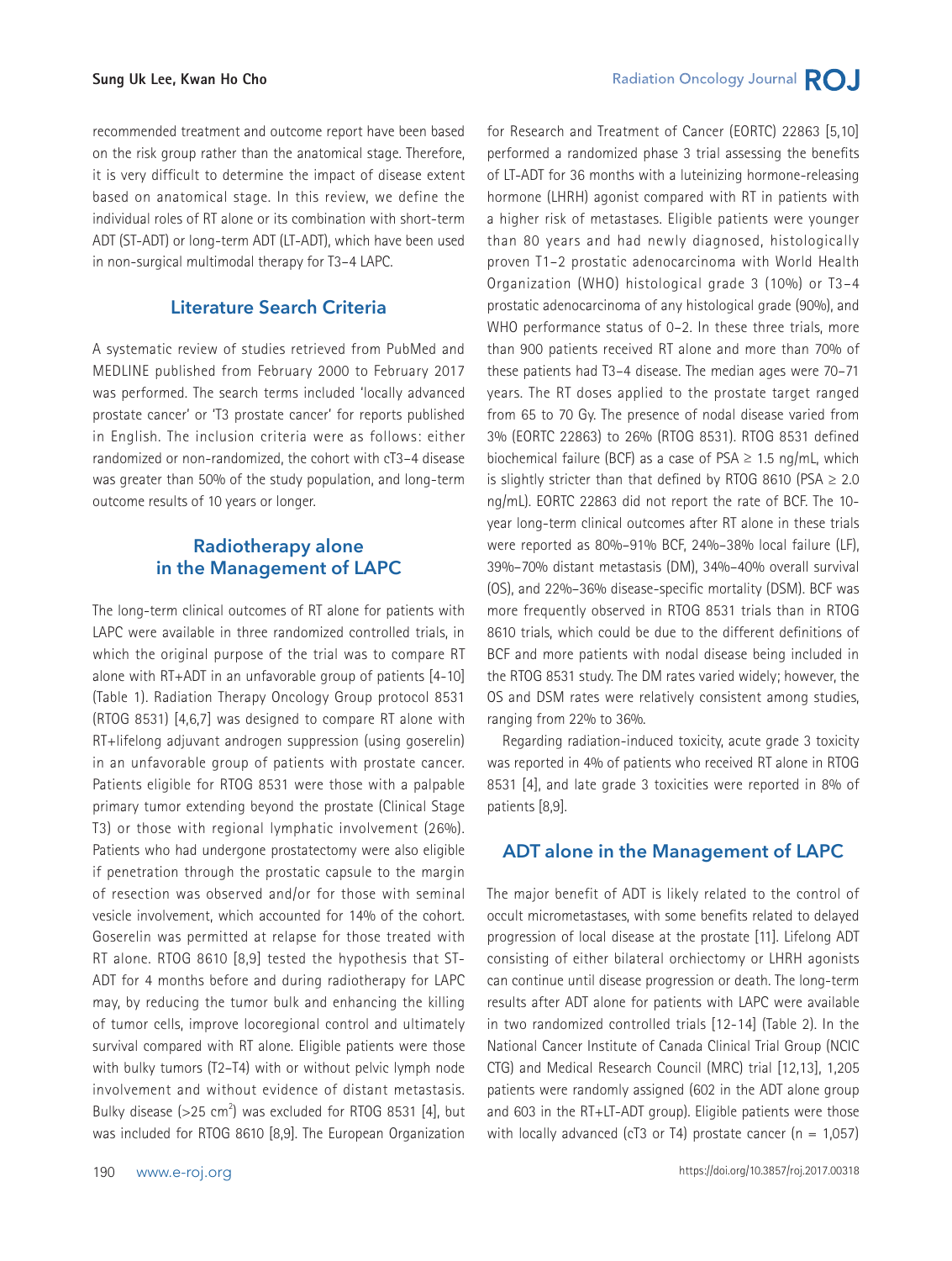|                                   | RTOG 8531 [4,6,7]        | RTOG 8610 [8,9]          | EORTC 22863 [5,10]       | Total                    |
|-----------------------------------|--------------------------|--------------------------|--------------------------|--------------------------|
| Type of study                     | $\mathbf{H}$             | $\mathbb{H}$             | $\mathbf{III}$           |                          |
| Patients' characteristics         |                          |                          |                          |                          |
| Number of patients                | 488                      | 232                      | 208                      | 928                      |
| Median age (yr)                   | $\overline{\phantom{0}}$ | 71                       | 70                       | $70 - 71$                |
| $T3-4(9/0)$                       | >70                      | 70                       | 89                       | $70 - 89$                |
| $(+)N(90)$                        | 26                       | 9                        | 3                        | $3 - 26$                 |
| $GS \geq 8$                       | 32                       | 30                       | $\overline{\phantom{a}}$ | $30 - 32$                |
| $iPSA \geq 20$                    | $\overline{\phantom{a}}$ | $\overline{\phantom{a}}$ | 73                       | $\overline{\phantom{a}}$ |
| Treatment                         |                          |                          |                          |                          |
| RT (Gy)                           | $65 - 70$                | $65 - 70$                | 70                       | $65 - 70$                |
| Median follow-up (yr)             | 7.6                      | 13.2                     | 9.1                      | $7.6 - 13.2$             |
| Clinical outcomes at 10 years (%) |                          |                          |                          |                          |
| <b>BCF</b>                        | 91                       | 80                       |                          | $80 - 91$                |
| LF                                | 38                       | $\overline{\phantom{a}}$ | 24                       | $24 - 38$                |
| <b>DM</b>                         | 39                       | 47                       | 70                       | $39 - 70$                |
| OS.                               | 39                       | 34                       | 40                       | $34 - 40$                |
| <b>DSM</b>                        | 22                       | 36                       | 30                       | $22 - 36$                |

#### **Table 1.** Radiotherapy alone in the management of LAPC

LAPC, locally advanced prostate cancer; RTOG, Radiation Therapy Oncology Group; EORTC, European Organization for Research and Treatment of Cancer; GS, Gleason score; iPSA, serum total prostate-specific antigen at presentation; RT, radiation treatment; BCF, biochemical failure; LF, local failure; DM, distant metastasis; OS, overall survival; DSM, disease specific mortality.

#### **Table 2.** ADT alone in the management of LAPC

|                                   | <b>NCIC CTG/MRC [12,13]</b> | SPCG-7/SFUO-3 [14] | Total     |
|-----------------------------------|-----------------------------|--------------------|-----------|
| Type of study                     | $\mathbb{H}$                | $\mathbf{III}$     |           |
| Patients' characteristics         |                             |                    |           |
| Number of patients                | 602                         | 439                | 1,041     |
| Median age (yr)                   | 70                          | 66                 | 66-70     |
| $T3-4(90)$                        | 87                          | 79                 | 79-87     |
| $(+)N(90)$                        | $\overline{\phantom{a}}$    | -                  |           |
| $GS \geq 8$                       | 36                          |                    |           |
| $iPSA \geq 20$                    | 63                          | 40                 | $40 - 63$ |
| Treatment                         |                             |                    |           |
| RT (Gy)                           |                             |                    |           |
| ADT duration (mo)                 | Lifelong                    | Lifelong           | Lifelong  |
| Median follow-up (yr)             | 8                           | 7.6                | $7.6 - 8$ |
| Clinical outcomes at 10 years (%) |                             |                    |           |
| <b>BCF</b>                        | 73                          | 75                 | $73 - 75$ |
| LF                                | $\overline{\phantom{a}}$    | -                  | ۰         |
| <b>DM</b>                         |                             |                    |           |
| OS                                | 49                          | 60                 | $49 - 60$ |
| <b>DSM</b>                        | 25                          | 24                 | $24 - 25$ |

ADT, androgen deprivation therapy; LAPC, locally advanced prostate cancer; NCIC CTG, National Cancer Institute of Canada Clinical Trials Group; MRC, Medical Research Council; SPCG-7, Scandinavian Prostate Cancer Group's Study VII; SFUO-3, Swedish Association for Urological Oncology 3; GS, Gleason score; iPSA, serum total prostate-specific antigen at presentation; RT, radiation treatment; BCF, biochemical failure; LF, local failure; DM, distant metastasis; OS, overall survival; DSM, disease specific mortality.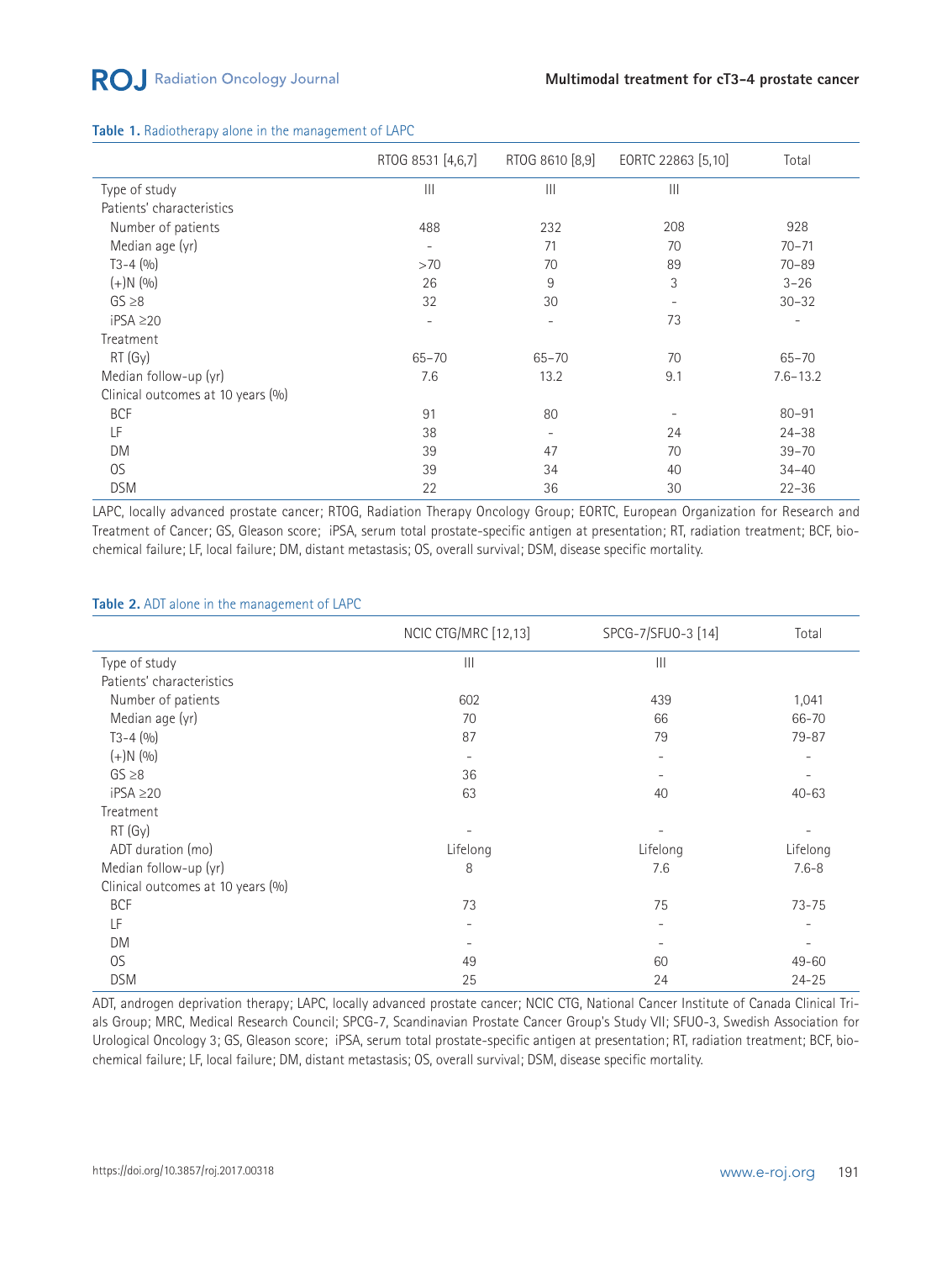or organ-confined disease (T2) with either a PSA concentration more than 40 ng/mL ( $n = 119$ ) or a PSA concentration more than 20 ng/mL and a Gleason score of 8 or higher  $(n = 25)$ . In the Scandinavian Prostate Cancer Group Study No. 7/The Swedish Association for Urological Oncology-3 (SPCG-7/SFUO-3) trial [14], 875 patients with LAPC (T3; 78%; PSA <70; N0; M0) were randomly assigned to endocrine treatment alone (3 months of total androgen blockade followed by continuous endocrine treatment using flutamide; 439 patients) or to the same endocrine treatment combined with RT (436 patients) [14]. The total number of patients randomized to receive ADT alone in these two trials was over 1,000. Bilateral orchiectomy was performed in 7% of patients in the NCIC CTG/MRC trial [12,13]. Node-positive disease was excluded after radiological or surgical evaluation. The median age ranged from 66 to 70 years, and T3–4 disease affected 79% to 87% of the population. Both studies used the BCF definition reported by the American Society for Therapeutic Radiology and Oncology (ASTRO) Phoenix (nadir  $+$  2.0 ng/mL). The 10-year clinical outcomes of ADT alone in these trials were 73%–75% BCF, 49%–60% OS, and 24%–25% DSM, with no reports on LF or DM. Without taking into consideration the differences in patient characteristics, the results were similar to those of RT alone (80%–91% BCF and 22%–36% DSM), with the exception of OS (49%–60% vs. 34%–40%). It is important to note, however, that the median age was 66 years for the ADT alone group compared with 70–71 years for the RT alone group.

In terms of treatment-related toxicity, sexual dysfunction (including impotence or loss of libido) was observed in up to 81% of patients with lifelong ADT use [14]. The five most frequent grade 3 or higher treatment-related toxicities were impotence/libido (29%), hot flushes (8%), urinary frequency (4%), ischemia (3%), and hypertension (3%) in NCIC CTG/MRC [12,13].

## **RT with Short-Term ADT in the Management of LAPC**

The combination of RT and ADT has been tested by a number of researchers with the aim of enhancing the treatment effects on LAPC. Because both treatment methods have their own advantages and disadvantages (as a local therapy or systemic therapy), it is considered a reasonable approach to combine them for the treatment of LAPC. Arbitrarily, a 4–6-month prescription of ADT, usually given as a neoadjuvant, is considered short term. Three studies (two phase III trials and one retrospective series) are summarized in Table 3 [8,9,15-

17]. The purpose of RTOG 8610 was described in the previous section. Half of the study population  $(n = 224)$  was randomized to receive RT+ST-ADT composed of goserelin (3.6 mg every 4 weeks) and flutamide (250 mg three times a day for 2 months) before and during RT [8,9]. RTOG 9202 was designed to compare ST-ADT (4 months) to LT-ADT (28 months) in addition to RT in patients with locally advanced-stage (T2c-4) prostate cancer and a PSA level of less than 150 ng/mL [15,16]. After receiving ST-ADT and RT, a total of 1,554 patients were randomly assigned to receive 24-month ADT ( $n = 758$ ) vs. no more ADT ( $n = 763$ ). Zelefsky et al. [17] retrospectively analyzed the clinical outcomes of RT+ST-ADT (3 months) in cT3 patients ( $n = 296$ ). In their study, patients who exhibited seminal vesicle invasion (cT3b) accounted for 56% of all patients, and ST-ADT before and during RT was given in 64% of patients, and adjuvant ADT was not administered. A total RT dose of 65–70 Gy was applied to the prostate target (40–50 Gy to the whole pelvis and a 20–25 Gy boost to the prostate) in RTOG studies. However, in the study by Zelefsky et al. [17], a total of 66–86.4 Gy was delivered to the prostate target without whole pelvis treatment.

A total of 1,283 patients were treated with RT+ST-ADT, with the median age ranging from 68 to 72 years. BCF was defined as the PSA nadir  $+ 2$  ng/mL. However, for RTOG 9202 [15,16], BCF was defined using the ASTRO consensus definition (three consecutive increases in PSA level). The 10-year BCF, LF, DM, OS, and DSM rates were 63%–68%, 17%–22%, 23%–36%, 43%–65%, and 15%–23%, respectively. All clinical endpoints after RT+ST-ADT were consistently better than those of RT alone or ADT alone (except OS) throughout the studies. ST-ADT therapy appeared to enhance the local and systemic effects, as evidenced by the decreased rates of LF (from 24%–38% to 17%–22%) and DM (from 39%–70% to 23%–36%) by the addition of ST-ADT, with a subsequent reduction in DSM. The RTOG 8610 study [8,9] revealed that the addition of 4 months of neoadjuvant ADT before RT was associated with a 26% improvement in the 10-year DSM and an increase of 1.4 years in the median survival time compared with those for RT alone.

With respect to radiation-induced toxicity, the rate of acute toxicity was reported as 2%–9% for grade 3 and approximately 1% for grade 4. Late radiation-induced toxicity was observed in 4%–8% for grade 3 and 1% for grade 4 [8,9,15-17]. After 10 years, fatal cardiac events occurred in 12.5% of the study cohort; however, the addition of ST-ADT to RT did not increase the risk of radiation-related toxicities or fatal cardiac events compared to RT alone [8,9].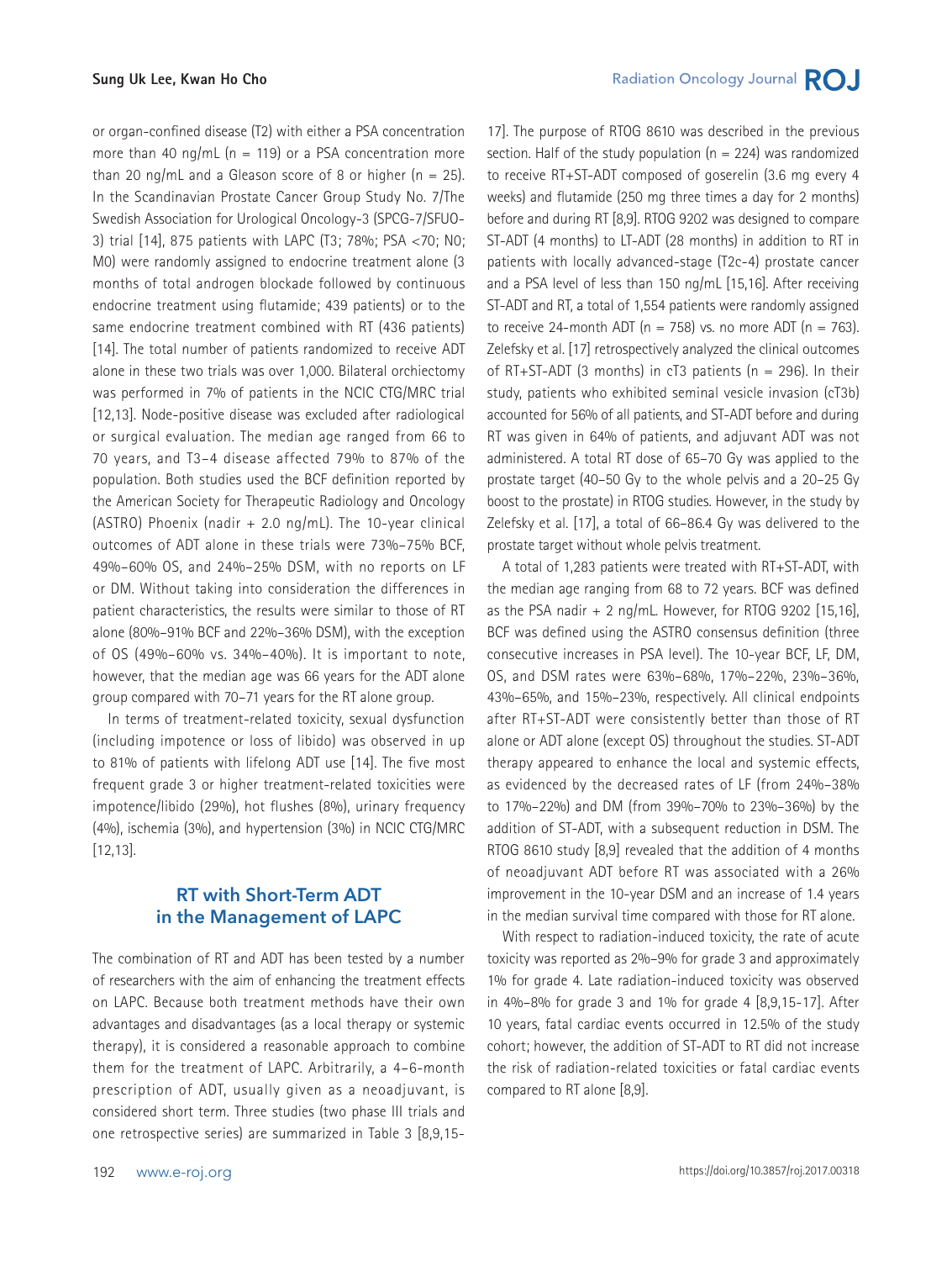## **RO**, Radiation Oncology Journal

#### **Table 3.** Radiotherapy with short-term ADT in the management of LAPC

|                                   | RTOG 8610<br>[8,9]       | RTOG 9202<br>[15, 16]            | Zelefsky et al.<br>$[17]$ | Total                    |
|-----------------------------------|--------------------------|----------------------------------|---------------------------|--------------------------|
| Type of study                     | $\mathbf{III}$           | $\mathop{\mathrm{III}}\nolimits$ | R                         |                          |
| Patients' characteristics         |                          |                                  |                           |                          |
| Number of patients                | 224                      | 763                              | 296                       | 1,283                    |
| Median age (yr)                   | 70                       | 70                               | 68                        | $68 - 72$                |
| $T3-4(9/0)$                       | 70                       | 55                               | 100                       | $55 - 100$               |
| $(+)N(9/0)$                       | $\overline{7}$           | $\overline{4}$                   | $\overline{\phantom{a}}$  |                          |
| $GS \geq 8$                       | 26                       | 49                               | 30                        | $26 - 49$                |
| $iPSA \geq 20$                    | $\overline{\phantom{a}}$ | >33                              | 40                        | $\overline{\phantom{m}}$ |
| Treatment                         |                          |                                  |                           |                          |
| RT(Gy)                            | $65 - 70$                | $65 - 70$                        | 66-86                     | $65 - 70$                |
| ADT duration (mo)                 | $\overline{4}$           | $\overline{4}$                   | 3                         | $3 - 4$                  |
| Median follow-up (yr)             | 11.9                     | 11.3                             | 8                         | $8 - 11.9$               |
| Clinical outcomes at 10 years (%) |                          |                                  |                           |                          |
| <b>BCF</b>                        | 65                       | 68                               | 63                        | $63 - 68$                |
| LF                                | $\overline{\phantom{a}}$ | 22                               | 17                        | $17 - 22$                |
| DM                                | 35                       | 23                               | 36                        | $23 - 36$                |
| OS                                | 43                       | 52                               | 65                        | $43 - 65$                |
| <b>DSM</b>                        | 23                       | 15                               | 17                        | $15 - 23$                |

ADT, androgen deprivation therapy; LAPC, locally advanced prostate cancer; RTOG, Radiation Therapy Oncology Group; GS, Gleason score; iPSA, serum total prostate-specific antigen at presentation; RT, radiation treatment; BCF, biochemical failure; LF, local failure; DM, distant metastasis; OS, overall survival; DSM, disease specific mortality.

#### **Table 4.** Radiotherapy with long-term ADT in the management of LAPC

|                                   | RTOG 8531<br>[4,6,7]     | RTOG 9202<br>[15, 16]   | <b>EORTC 22863</b><br>[5, 10] | NCIC CTG/MRC<br>[12, 13] | SPCG-7/SFUO-3<br>$[14]$ | Total       |
|-----------------------------------|--------------------------|-------------------------|-------------------------------|--------------------------|-------------------------|-------------|
| Type of study                     | $\mathbf{III}$           | $\mathop{III}\nolimits$ | $\mathbf{III}$                | $\mathbf{  }$            | $\mathop{\rm III}$      |             |
| Patients' characteristics         |                          |                         |                               |                          |                         |             |
| Number of patients                | 489                      | 758                     | 207                           | 603                      | 436                     | 2,493       |
| Median age (yr)                   | $\overline{\phantom{a}}$ | 70                      | 71                            | 70                       | 66                      | $66 - 71$   |
| $T3-4(9/0)$                       | >70                      | 55                      | 91                            | 88                       | 77                      | $55 - 91$   |
| $(+)N(90)$                        | 29                       | 3                       | 4                             | $\overline{\phantom{a}}$ | $\qquad \qquad -$       | $4 - 29$    |
| $GS \geq 8$                       | 32                       | 46                      | $\overline{\phantom{a}}$      | 36                       |                         | $32 - 46$   |
| $iPSA \geq 20$                    | $\overline{\phantom{a}}$ | >33                     | 72                            | 64                       | 40                      | $40 - 72$   |
| Treatment                         |                          |                         |                               |                          |                         |             |
| RT(Gy)                            | $65 - 70$                | $65 - 70$               | 70                            | $65 - 69$                | 70                      | $65 - 70$   |
| ADT duration (mo)                 | Lifelong                 | 28                      | 36                            | Lifelong                 | Lifelong                | 28-lifelong |
| Median follow-up (yr)             | 7.6                      | 11.3                    | 9.1                           | 8                        | 7.6                     | $7.6 - 9.1$ |
| Clinical outcomes at 10 years (%) |                          |                         |                               |                          |                         |             |
| <b>BCF</b>                        | 69                       | 52                      |                               | 37                       | 36                      | $36 - 69$   |
| LF                                | 23                       | 12                      | 6                             | $\qquad \qquad -$        | ٠                       | $6 - 23$    |
| <b>DM</b>                         | 24                       | 15                      | 49                            |                          |                         | $15 - 49$   |
| OS                                | 49                       | 54                      | 58                            | 55                       | 70                      | $49 - 70$   |
| <b>DSM</b>                        | 16                       | 11                      | 10                            | 15                       | 12                      | $10 - 16$   |

ADT, androgen deprivation therapy; LAPC, locally advanced prostate cancer; RTOG, Radiation Therapy Oncology Group; NCIC CTG, National Cancer Institute of Canada Clinical Trials Group; MRC, Medical Research Council; SPCG-7, Scandinavian Prostate Cancer Group's Study VII; SFUO-3, Swedish Association for Urological Oncology 3; GS, Gleason score; iPSA, serum total prostate-specific antigen at presentation; RT, radiation treatment; BCF, biochemical failure; LF, local failure; DM, distant metastasis; OS, overall survival; DSM, disease specific mortality.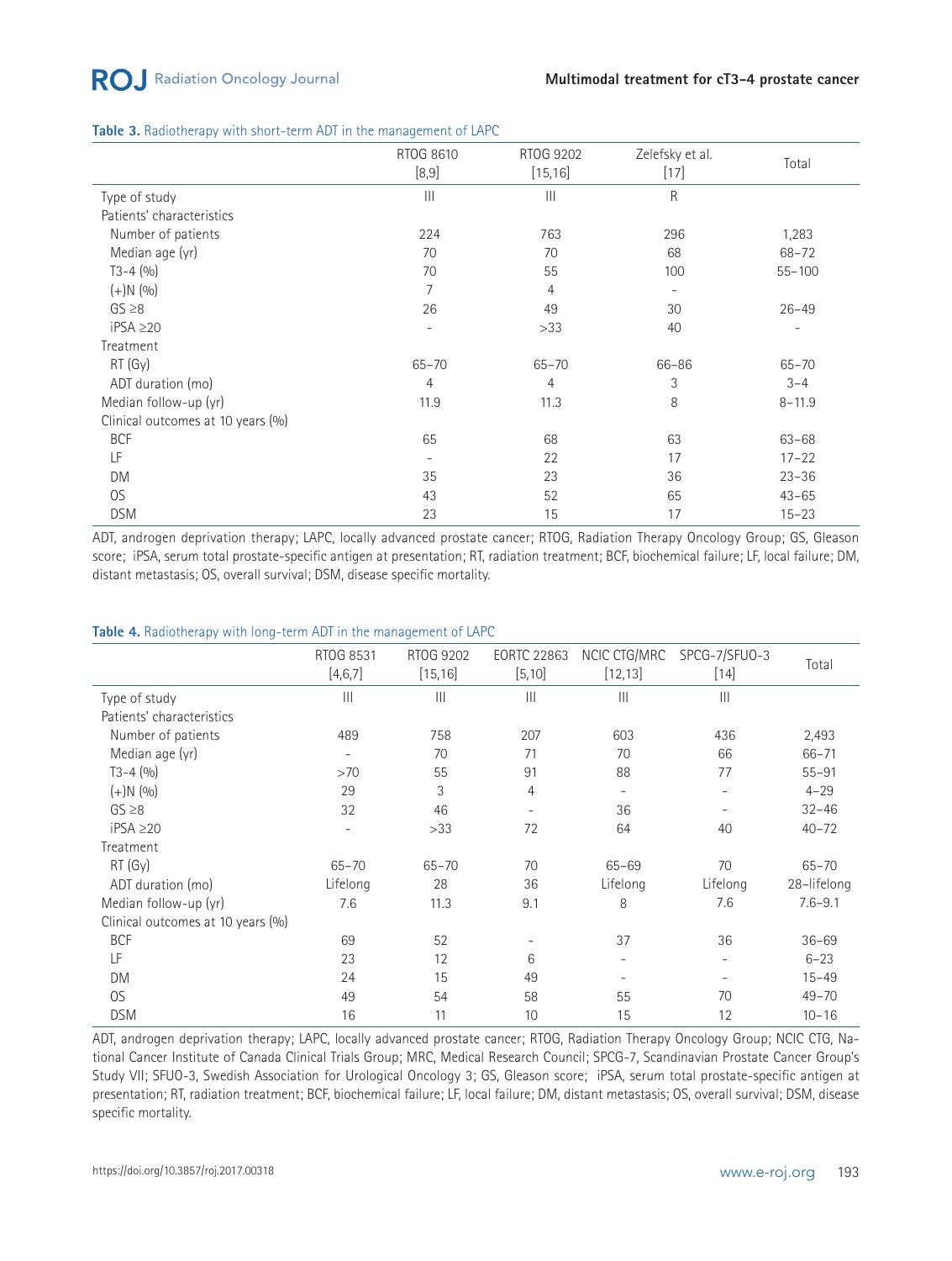## **RT with Long-Term ADT in the Management of LAPC**

When LAPC patients are treated with RT+ADT, LT-ADT is generally defined as the administration of ADT over 2 years, usually prescribed as an adjuvant. A total of five phase III trials have reported long-term follow-up results from approximately 2,500 patients [4-7,10,12-16] (Table 4). As described previously, the purposes of those five studies were to compare the clinical outcomes of LT-ADT+RT with RT alone (RTOG 8531 and EORTC 22863) [4-7,10], or with ADT alone (NCIC CTG/MRC and SPCG-7/SFUO-3) [12-14] or with ST-ADT (RTOG 9202) [15,16] in LAPC patients. In most studies, the median age was around 70 years but, in SPCG-7/SFUO-3, it was 66 years [14]. RTOG 8531 enrolled a larger proportion of node-positive disease (29%) cases than the others (3%–4%) [4,6,7]. Patients with locally advanced stage (cT3-4) accounted for over 70% of the cohort, except for RTOG 9202 (cT2c 45%, cT3-4 55%). A total dose of 65–70 Gy was delivered to the prostate target (approximately 45–50 Gy of pelvic RT followed by 20–25 Gy of prostate boost), but pelvic RT was not mandatory in SPCG-7/SFUO-3. The duration of LT-ADT varies from 28 months to lifelong. As shown in Fig.1, RT+LT-ADT produced more favorable clinical outcomes than RT alone, ADT alone, and RT+ST-ADT. In the three studies [4-7,10,15,16] that defined the role of LT-ADT in multimodality therapy, there were remarkable improvements in clinical outcomes, as evidenced by the decrease in 10 year rates of BCF (from 80%–91% to 52%–69%), LF (from 24%–38% to 6%–23%), DM (from 39%–70% to 15%–49%), and DSM (from 22%–36% to 10%–16%), and an increase in the 10-year rate of OS (from 34%–40% to 49%–58%) (all from without to with LT-ADT, respectively). Likewise, in two randomized trials [12-14] that defined the role of RT in multimodality therapy, there were remarkable improvements in clinical outcomes, as evidenced by the decreased rates of BCF (from 73%–75% to 26%–37%) and DSM (from 24%–25% to 12%–15%), and an increase in the rate of OS (from 49%–60% to 55%–70%) (all from without to with RT, respectively). In NCIC CTG/MRC [12,13], the hazard ratio for BCF by the addition of RT to ADT was 0.31 (95% confidence interval, 0.27–0.37) compared with ADT alone. The OS improved from 66% without RT to 74% with it ( $p = 0.03$ ) after 7 years. The SPCG-7/SFUO-3 study demonstrated the highest 10-year OS (70%) in relatively young patients (median age, 66 years) [14]. Compared with ADT alone, the addition of RT halved the rate of DSM in NCIC CTG/MRC and SPCG-7/SFUO-3 after 10 years. These two studies prove that RT is a crucial part of multimodality therapy in the management of LAPC. Together, the OS improved from 49%–60% without RT to 55%–70% with it after 10 years. In summary, compared to RT alone or ADT alone, LT-ADT+RT was associated not only with reductions in LF and DM rates, but also with a statistically significant improvement in OS [4-7,10,12-16]. In addition, in RTOG 9202 [15,16], which compared ST-ADT with LT-ADT+RT, LT-ADT caused a significant improvement in all endpoints, except for OS, which was limited to a subgroup of patients with a Gleason score between 8 and 10.

Treatment-related toxicity after RT combined with LT-ADT could be caused by RT and ADT either additively or synergistically. With respect to radiation-induced toxicity, 7%



LF

**Fig. 1.** The role of individual treatment and their combination in multimodal therapy for locally advanced prostate cancer. The y-axis represents weighted average rates by the cohort number. RT, radiotherapy; ADT, androgen deprivation therapy; ST-ADT, short-term ADT; LT-ADT, long-term ADT; BCF, biochemical failure; LF, local failure; DM, distant metastasis; OS, overall survival; DSM, disease specific mortality. \*The number in parentheses is median age.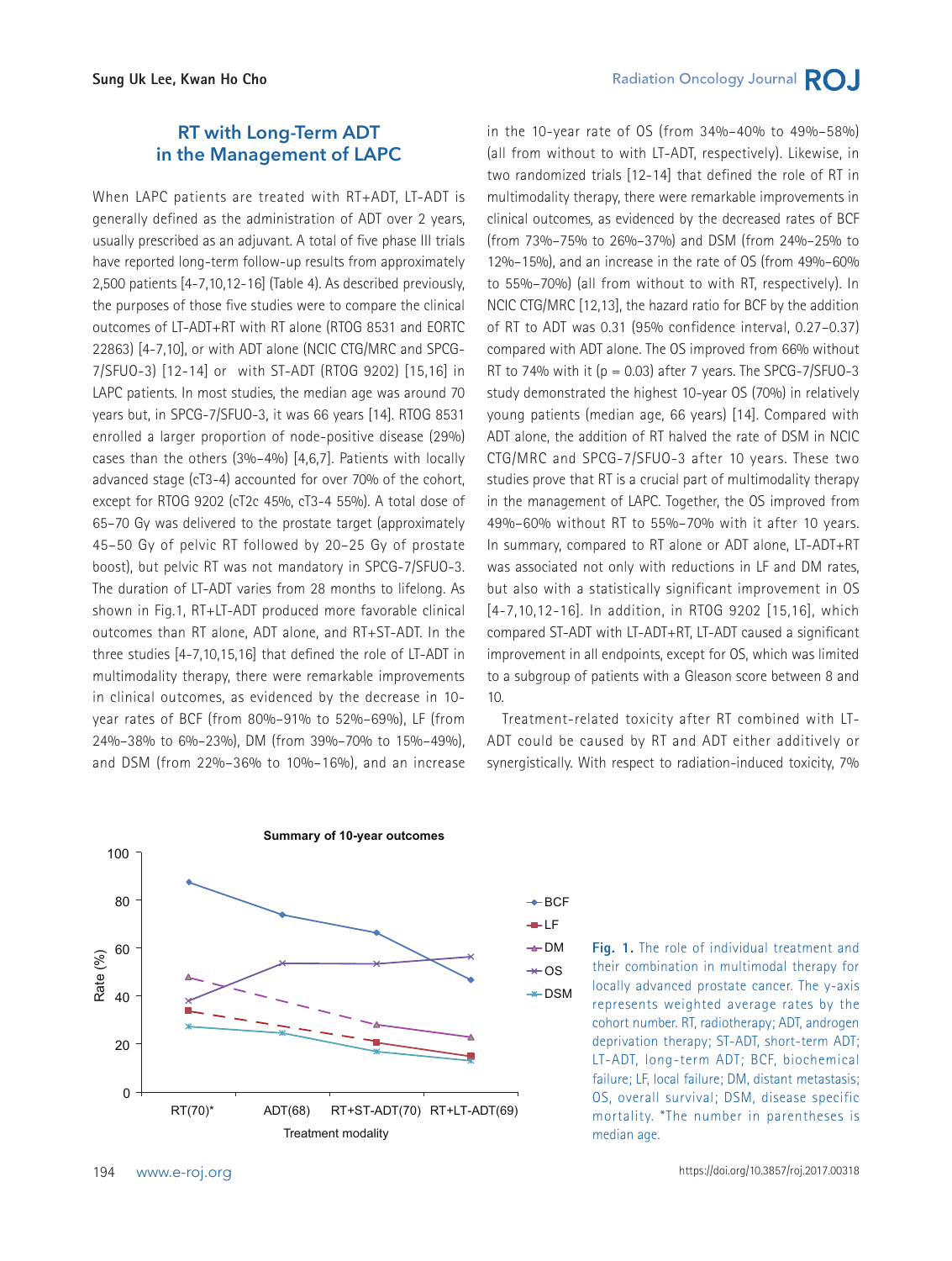of grade 3 and 1% of grade 4 acute radiation-induced toxicity was reported [15,16]. Gastrointestinal toxicity was more frequently observed in subjects who received RT+LT-ADT than ADT alone (most were grades 1–2) [12,13], and the difference in moderate or severe GI symptoms was not significant (1%–3%) [14]. Compared with ST-ADT+RT, LT-ADT increased radiation-induced late toxicity, with 7% of grade 3 and 3% of grade 4 late radiation-induced toxicity [18]. Regarding the toxicity related to LT-ADT, the five most frequent grade 3 or higher toxicities were impotence/libido (33%), hot flushes (5%), urinary frequency (7%), ischemia (5%), and hypertension (4%) [12,13]. In RTOG 9202, one patient died as a result of chemical hepatitis during ADT [15,16]. LT-ADT+RT did not significantly increase the risk of fatal cardiac events compared to RT alone, ADT alone, or ST-ADT+RT [5,13,16].

## **Relative Contributions of Individual Treatments**

Owing to disparities in pre-treatment patient characteristics, the study endpoints and definitions, and the salvage treatment modality for recurrence after initial treatment, it is difficult to compare clinical outcomes among studies. Despite these limitations, a trend of 10-year clinical outcomes was roughly estimated from published papers by calculating the average rates weighted by the number of subjects to determine the roles of individual treatments used in multimodal therapy for LAPC (Fig. 1). With RT alone, the following rates were estimated: 87% BCF, 34% LF, 48% DM, 38% OS, and 27% DSM. Those associated with ADT alone were 74% BCF, 54% OS, and 25% DSM, which appeared to be better than those of RT alone. The OS was higher in patients who were treated with ADT alone compared with RT alone (54% vs. 38% at 10 years, respectively), although it is important to note that the median age was younger in those of ADT alone than those of RT alone (68 vs. 70 years). Regardless, the DSM was similar between two groups. The addition of ADT to RT has shown notable local and systemic effects, regardless of ST- or LT-ADT. With RT+ST-ADT, the following rates were observed: 66% BCF, 21% LF, 28% DM, 53% OS, and 17% DSM; the corresponding rates of RT+LT-ADT were 47%, 15%, 23%, 56%, and 13%, respectively. As evidenced by the results concerning either ST-ADT or LT-ADT, the DM rate was profoundly reduced from 48% with RT alone to 28% with ST-ADT and to 23% with LT-ADT. Interestingly, the LF rate was also decreased from 34% with RT alone to 21% with ST-ADT and further to 15% with LT-ADT. Therefore, we conclude that systemic therapy (ADT) can reduce the local failure rate in the long term. In the same manner, one can postulate that local therapy (RT) can reduce the rate of DM in the long term by applying radiation to the primary source of metastases in the prostate. However, we were not able to prove this postulation because no DM data were reported in the studies of ADT alone, which is required for the comparison of ADT with or without RT. Although the 10-year OS rate after treatment varied widely (34%–70%) and younger age at diagnosis was the strongest factor for long-term OS, RT+LT-ADT showed a favorable 10-year OS (over 50%), even though the median age at diagnosis in most studies was 70 years old, which was consistently better than in the control arms of RT alone or ADT alone or RT+ST-ADT in randomized trials. With respect to treatment related toxicity, acute and late toxicities are usually mild to moderate with rare severe ones even in the combined modality.

#### **Other Issues**

With advances of technology in radiation therapy, dose escalation becomes possible to the target without increasing toxicity by using intensity modulated radiotherapy or image guided radiotherapy. There are several randomized clinical trials demonstrating clinical benefits in patients with prostate cancer [19-21]. However, patients eligible for these trials were those with early stage of cancer but not those with LAPC (usually <20% of the cohort had LAPC). The escalated doses (78–80 Gy) were associated with an improvement in the biochemical control, but not in the OS [19-21], compared with those for conventional doses (70 Gy). The role of hypofractionated RT was also studied in many trials [22,23]. Eligible patients for these trials were those with early stage (low- or intermediated-risk group) rather than those with LAPC [22,23]. The role of brachytherapy boost in addition to external beam RT (EBRT) for patients with intermediate- and high-risk has been investigated in the ASCENDE-RT phase III trial [24- 26]. A total of 398 patients (approximately 30% of the cohort were those with LAPC) were randomized to a standard arm with 12 months of ADT, pelvic irradiation to 46 Gy, followed by a dose-escalated EBRT boost to 78 Gy, or an experimental arm that substituted a low-dose-rate prostate brachytherapy boost (LDR-PB). Compared with 78 Gy EBRT, patients randomized to the LDR-PB were twice as likely to be free of BCF at a median follow-up of 6.5 years. However, there was no difference in OS between two arms, but the LDR-PB caused significantly more deteriorated urinary function in both toxicity rate and quality of life scale [24-26]. In summary, there are no trials to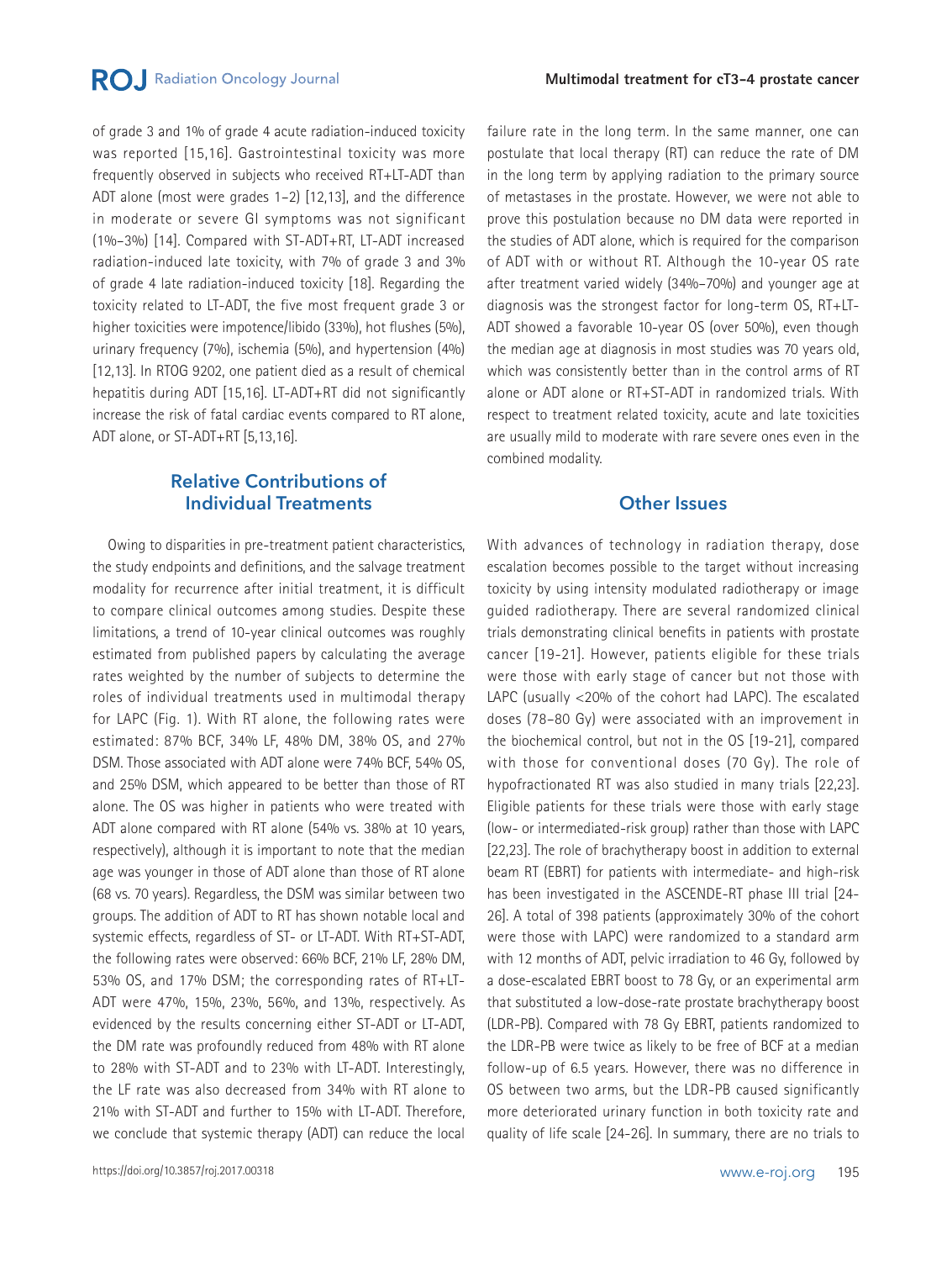define the role of dose-escalation in RT using conventional fractionation, hypo-fractionation, or brachytherapy-boost solely for patients with LAPC in the present time; hence, their roles have not been well defined yet. It is important to note that the rate of 23% DM were higher than those of 15% LF after the current standard care of RT+LT-ADT in patients with LAPC. Therefore, the escalation of systemic therapy is potentially more effective than the escalation of local therapy to improve the clinical outcome. There are couple of studies demonstrating an improvement of OS in their interim analyses by addition of docetaxel to ADT in high risk patients [27,28]. Likewise, the addition of abiraterone to ADT significantly increased overall survival in men with newly diagnosed, metastatic, castration-sensitive prostate cancer [29]. It is interesting to see whether those intensification of systemic therapy has a role for LAPC.

## **Conclusions**

We reviewed the studies related to the roles of radiotherapy, androgen deprivation therapy, and their combination for LAPC. In conclusion, RT+LT-ADT results in the best long-term clinical outcomes, in which both RT and ADT are crucial parts of multimodal therapy. Further refinement of combined modality therapy needs to be explored.

## **Conflict of Interest**

No potential conflict of interest relevant to this article was reported.

## **Acknowledgments**

This work was supported by a National Cancer Center (Grant No. NCC-1610440).

## **References**

- 1. Attard G, Parker C, Eeles RA, et al. Prostate cancer. Lancet 2016;387:70-82.
- 2. Baade PD, Youlden DR, Cramb SM, Dunn J, Gardiner RA. Epidemiology of prostate cancer in the Asia-Pacific region. Prostate Int 2013;1:47-58.
- 3. Oh CM, Won YJ, Jung KW, et al. Cancer Statistics in Korea: Incidence, Mortality, Survival, and Prevalence in 2013. Cancer Res Treat 2016;48:436-50.
- 4. Pilepich MV, Winter K, Lawton CA, et al. Androgen suppression

adjuvant to definitive radiotherapy in prostate carcinoma: long-term results of phase III RTOG 85-31. Int J Radiat Oncol Biol Phys 2005;61:1285-90.

- 5. Bolla M, Van Tienhoven G, Warde P, et al. External irradiation with or without long-term androgen suppression for prostate cancer with high metastatic risk: 10-year results of an EORTC randomised study. Lancet Oncol 2010;11:1066-73.
- 6. Lawton CA, Winter K, Murray K, et al. Updated results of the phase III Radiation Therapy Oncology Group (RTOG) trial 85- 31 evaluating the potential benefit of androgen suppression following standard radiation therapy for unfavorable prognosis carcinoma of the prostate. Int J Radiat Oncol Biol Phys 2001;49:937-46.
- 7. Pilepich MV, Caplan R, Byhardt RW, et al. Phase III trial of androgen suppression using goserelin in unfavorableprognosis carcinoma of the prostate treated with definitive radiotherapy: report of Radiation Therapy Oncology Group Protocol 85-31. J Clin Oncol 1997;15:1013-21.
- 8. Pilepich MV, Winter K, John MJ, et al. Phase III radiation therapy oncology group (RTOG) trial 86-10 of androgen deprivation adjuvant to definitive radiotherapy in locally advanced carcinoma of the prostate. Int J Radiat Oncol Biol Phys 2001;50:1243-52.
- 9. Roach M 3rd, Bae K, Speight J, et al. Short-term neoadjuvant androgen deprivation therapy and external-beam radiotherapy for locally advanced prostate cancer: long-term results of RTOG 8610. J Clin Oncol 2008;26:585-91.
- 10. Bolla M, Collette L, Blank L, et al. Long-term results with immediate androgen suppression and external irradiation in patients with locally advanced prostate cancer (an EORTC study): a phase III randomised trial. Lancet 2002;360:103-6.
- 11. McLaughlin PW, Liss AL, Nguyen PL, et al. ACR Appropriateness Criteria locally advanced, high-risk prostate cancer. Am J Clin Oncol 2017;40:1-10.
- 12. Warde P, Mason M, Ding K, et al. Combined androgen deprivation therapy and radiation therapy for locally advanced prostate cancer: a randomised, phase 3 trial. Lancet 2011;378:2104-11.
- 13. Mason MD, Parulekar WR, Sydes MR, et al. Final report of the intergroup randomized study of combined androgendeprivation therapy plus radiotherapy versus androgendeprivation therapy alone in locally advanced prostate cancer. J Clin Oncol 2015;33:2143-50.
- 14. Widmark A, Klepp O, Solberg A, et al. Endocrine treatment, with or without radiotherapy, in locally advanced prostate cancer (SPCG-7/SFUO-3): an open randomised phase III trial. Lancet 2009;373:301-8.